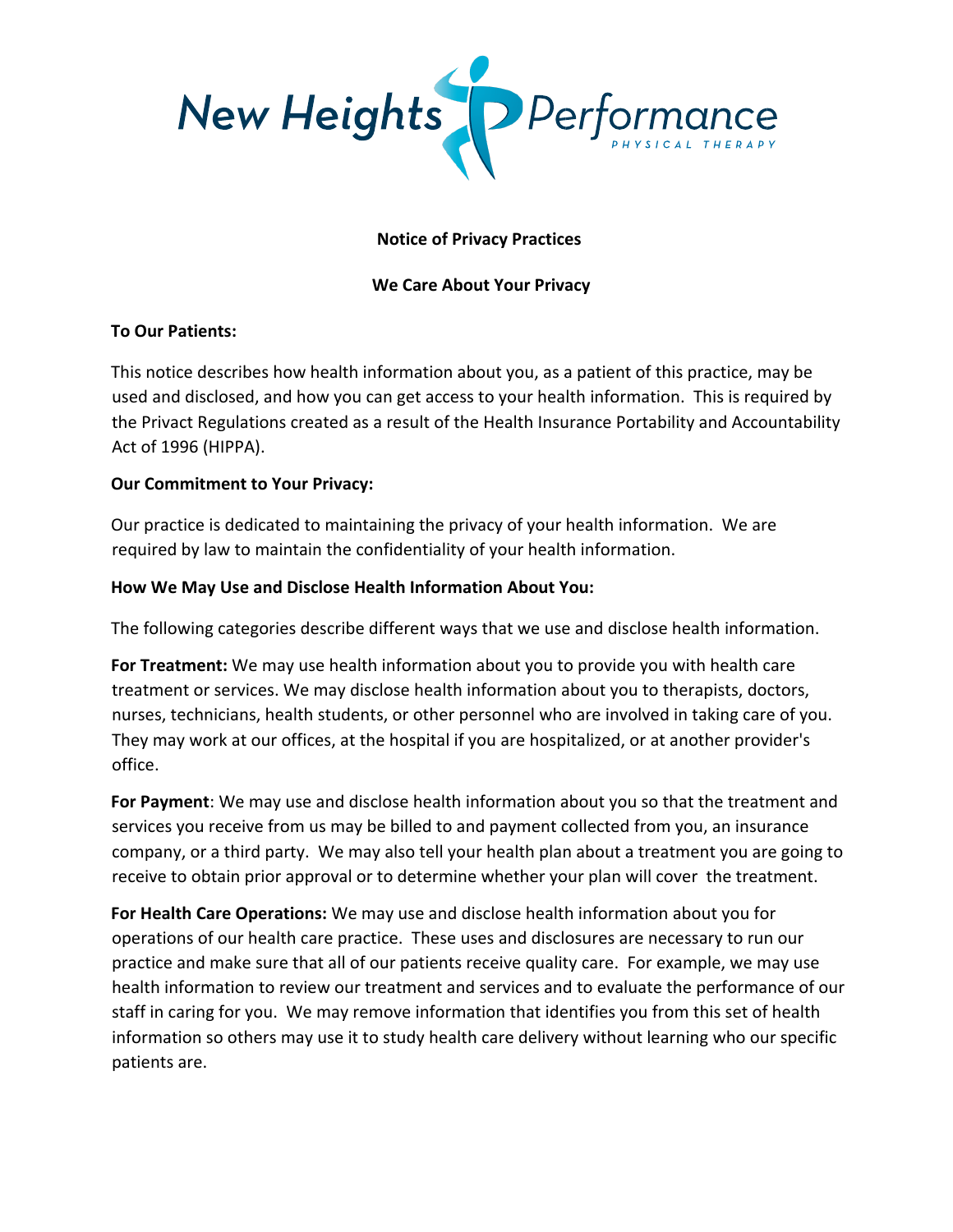

### **Use and disclosure of your health information in certain special circumstances**

The following special circumstances may require us to use or disclose your health information:

- 1. To public health authorities and health oversight agencies that are authorized by the law to collect information.
- 2. Lawsuits and similar proceedings in response to a court or administrative order.
- 3. If required to do so by a law enforcement official.
- 4. When necessary to reduce or prevent a serious threat to your health and safety or the health and safety of another individual or the public. We will only make disclosures to a person or organization able to help prevent the threat.
- 5. If you are a member of the U. S. or foreign military forces (including veterans) and if required by the appropriate authorities.
- 6. To Federal officials for intelligence and national security activities authorized by law.
- 7. To correctional institutions or law enforcement officials if you are an inmate or under the custody of a law enforcement official.
- 8. For Workers Compensation and similar programs.

#### **Your rights regarding your health information:**

- 1. You can request that our practice communicate with you about your health and related issues in a particular manner or at a certain location. For instance, you may ask that we contact you at home, rather than work. We will accommodate reasonable requests.
- 2. You can request a restriction in our use or disclosure of your health information for treatment, payment, or health care operations. Additionally, you may have the right to request that we restrict our disclosure of your health information to only certain individuals involved in your care or the payment of your care, such as family members and friends. We are not required to agree to your request; however if we do agree, we are bound by our agreement except when otherwise required by law, in emergencies, or when the information is necessary to treat you.